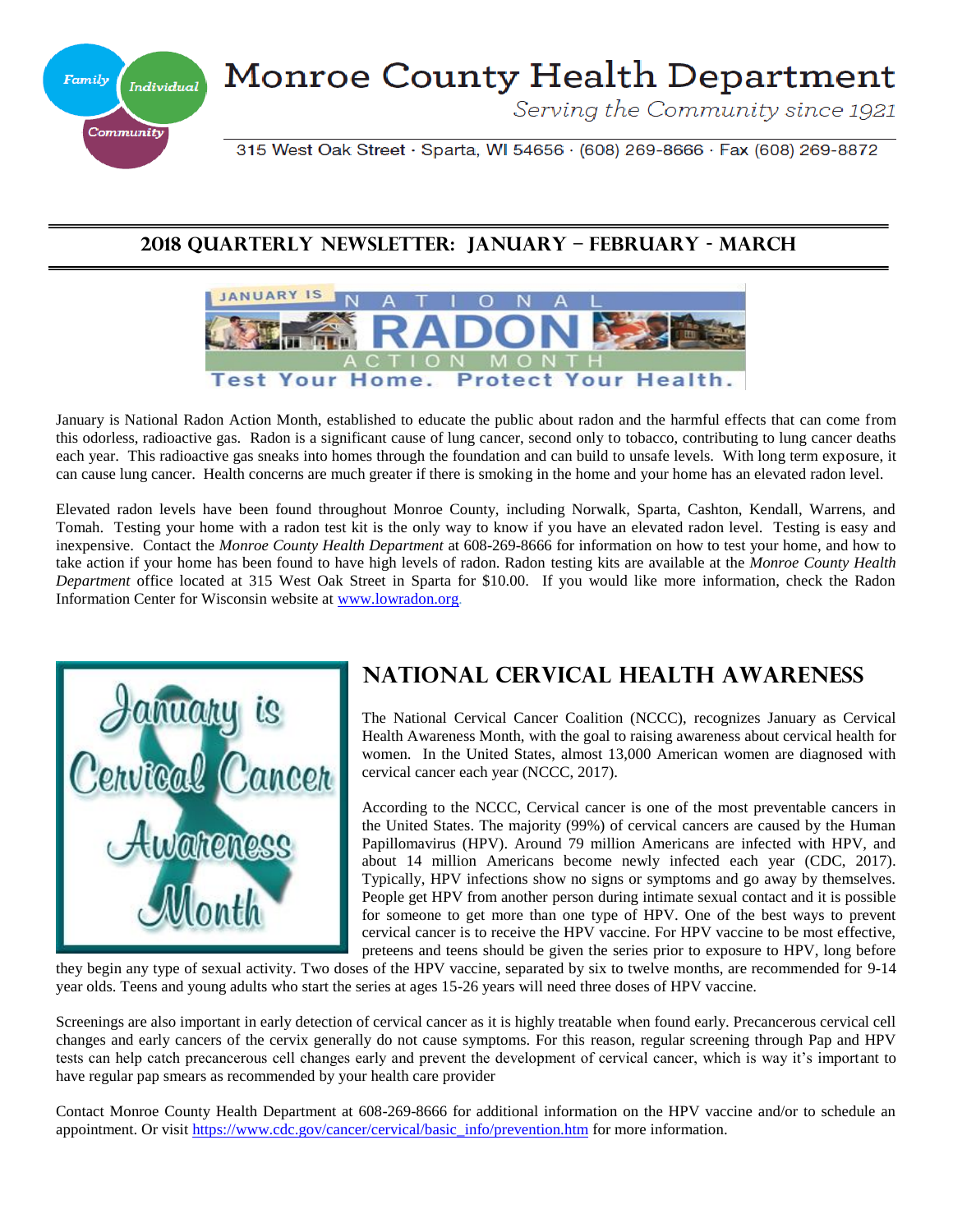#### **American Heart Month**



According to the American Heart Association, the first American Heart Month was proclaimed by President Lyndon B. Johnson in February 1964 and included an annual proclamation designating February as American Heart Month. At that time, more than half the deaths in the U.S. were caused by cardiovascular disease. Cardiovascular disease, including heart disease and stroke, remains the leading global cause of death with more than 17.3 million deaths each year.

In Monroe County, heart disease is the second leading cause of death, just behind cancer. There are some things you can do to reduce your risk of heart disease. First of all, have your blood pressure and cholesterol checked, and work with your healthcare provider to keep them within healthy ranges. If you smoke, consider quitting. The

Wisconsin Tobacco Quit Line is free, sponsored by the Wisconsin Department of Health Services. Call 800-QUIT-NOW [\(800-784-](tel:+18007848669) [8669\)](tel:+18007848669) to talk to a friendly quit coach. It's also important to maintain a healthy weight. A well balanced diet with a variety of fruits and vegetables and regular physical activity is key not only to maintaining a healthy weight, but to preventing heart disease.

On February 3rd help the American Heart Association and Go Red for Women celebrate American Heart Month and raise heart disease awareness by participating in National Wear Red Day. For more information on having a healthy heart, see the CDC's recommendations at [https://www.cdc.gov/heartdisease/healthy\\_living.htm](https://www.cdc.gov/heartdisease/healthy_living.htm) or contact the Monroe County Health Department at 608-269-8666.



### **March is National Nutrition Month®: "Go Further with Food"**

National Nutrition Month® is a nutrition education and information campaign created annually in March by the Academy of Nutrition and Dietetics. The campaign focuses attention on the importance of making informed food choices and developing sound eating and physical activity habits.

"Go Further with Food" is the theme for 2018, and its importance is timely for many reasons. Whether it's starting the day off right with a healthy breakfast or fueling before an athletic event, the foods you choose can make a real difference. Preparing your foods to go further, by planning meals and snacks in advance can also help to reduce food loss and waste. This year's theme for National Nutrition Month® encourages us to achieve the numerous benefits healthy eating habits offer, but it also urges us to find ways to cut back on food waste. Learning how to manage food resources at home will help you "Go Further with Food", while saving both nutrients and money.

Here are some ways to cut back on food waste and eat healthy:

- Include a variety of healthful foods from all of the food groups on a regular basis.
- Consider the foods you have on hand before buying more at the store.
- Buy only the amount that can be eaten or frozen within a few days and plan ways to use leftovers later in the week.
- Be mindful of portion sizes. Eat and drink the amount that's right for you, as MyPlate encourages us to do.
- Continue to use good food safety practices.
- Find activities that you enjoy and be physically active most days of the week.
- Realize the benefits of healthy eating by consulting with a registered dietitian nutritionist. RDNs can provide sound, easy-tofollow personalized nutrition advice to meet your lifestyle, preferences and health-related needs.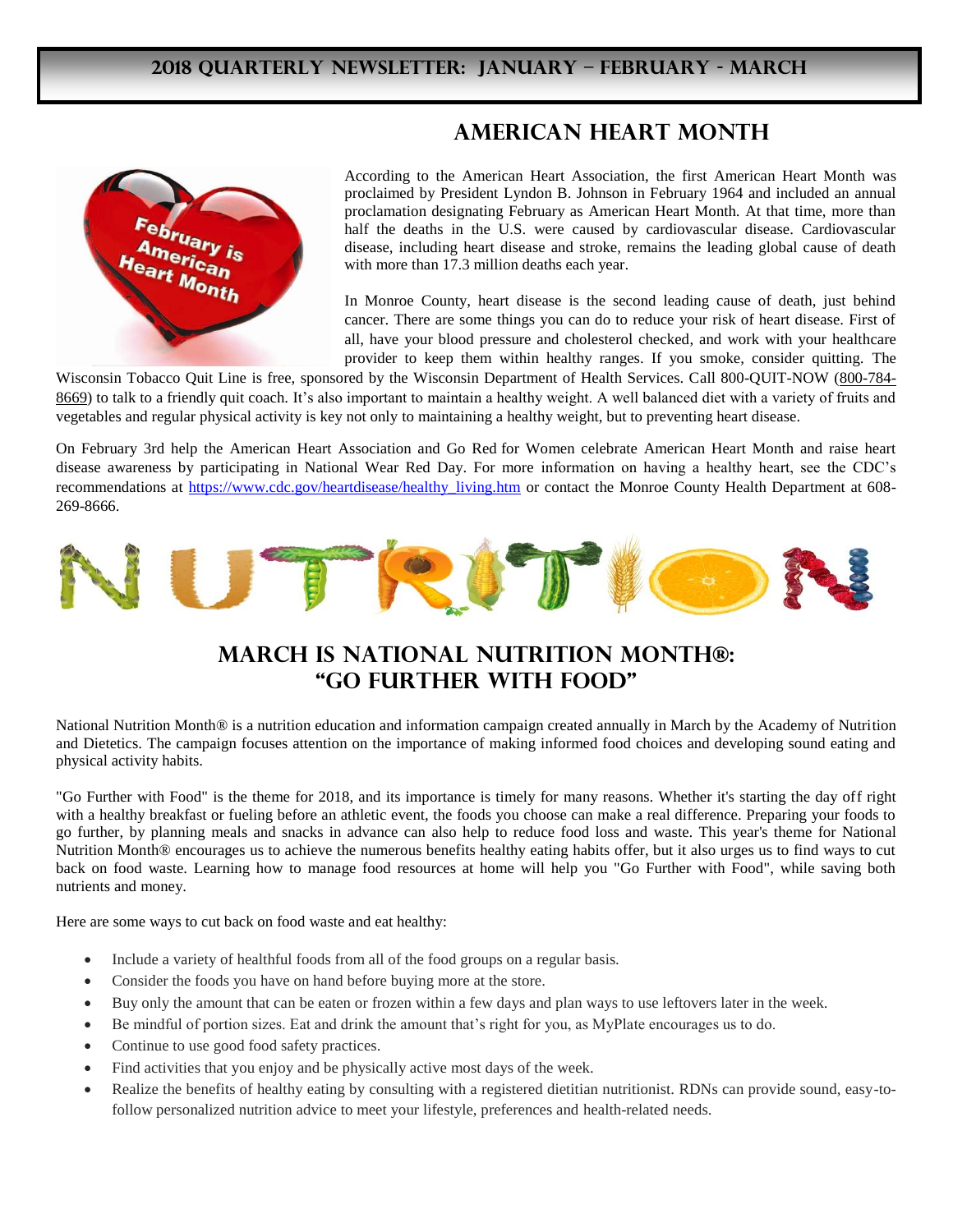# **Poison Prevention Week March 18-24**

Did you know that Poisoning is the #1 cause of injury-related death in the U.S? National Poison Prevention Week raises awareness of poison prevention nationwide during the third full week of March every year. In 1961, Congress established National Poison Prevention Week to raise awareness, reduce unintentional poisonings, and promote poison prevention. Often, medications are involved in poisonings; therefore, it is important to take the following precautions with medications in order prevent poisonings as well as prescription drug abuse.

- **Safe Storage:** If you have prescription medications in your home, it is important to keep them in a secure location. According to the Partnership for Drug-Free Kids, the majority of teens abusing prescription drugs get them from the medicine cabinets of family, friends, and acquaintances. Medications should be kept in an area not accessible to children or visitors-in a lock box, locked filing cabinet, or somewhere out of the way.
- **Don't share prescription medication**: First and foremost, sharing or selling prescription medication is a crime. Additionally, medications are prescribed specifically for you and your body and can be dangerous if taken by a person for whom it wasn't intended.
- **Properly dispose of medications:** Many people hang on to old prescription medications just in case they need them later; however, prescription drugs are not safe to take after one year and should be thrown away. Keep in mind that it is no longer acceptable to flush or throw away medication as studies show that measurable amounts of medication have been found in drinking water and wildlife due to flushing or throwing away medications. . Medications should be thrown out at permanent drop off sites. Take advantage of the permanent drop off sites in Monroe County. These are located at Sparta Police Department, Tomah Police Department, Monroe County Sheriff Department, and Scenic Bluffs Community Health Center.



lealth Services Administration's Drug Free Communities Grant through the Monroe<br>County Safe Community Coalition, in partnership with Cou<mark>nty Sag</mark>



# **Preparedness Corner: Until Help Arrives Training**

*You Are the Help Until Help Arrives (Until Help Arrives)* is a new program designed to educate and empower the public to take action in emergency situations and provide lifesaving care before professional help arrives.

Life-threatening injuries require immediate action. A delay between injury and the initiation of care could result in death. On average, it takes six to nine minutes for professional help to arrive, and it could take up to 20 minutes or more in rural areas. Research from the CDC demonstrated that people hesitate to act when they feel they do not know what to do or are afraid they may make the situation worse. However, the actions most likely to save lives are simple and require no special skills or equipment.

People nearest to someone with life-threatening injuries are in the best position to provide first care. First care focuses on five essential actions:

- 1. Call 9-1-1 and provide your specific location.
- 2. Stay safe by protecting the injured from harm and moving them away from any ongoing danger.
- 3. Stop the bleeding with firm, direct pressure, or a tourniquet.
- 4. Position the injured: Let someone who is conscious position themselves; put an unconscious person into the recovery position.
- 5. Provide comfort to the injured while keeping them warm and offering encouragement

*Until Help Arrives* consists of a 25 minute online video tutorial explaining the steps people can take to help someone with lifethreatening injuries as well as an interactive video. Additionally, there are resources for professionals who would like to provide trainings in their communities. These free resources are available at [www.ready.gov/untilhelparrives](http://www.ready.gov/untilhelparrives)